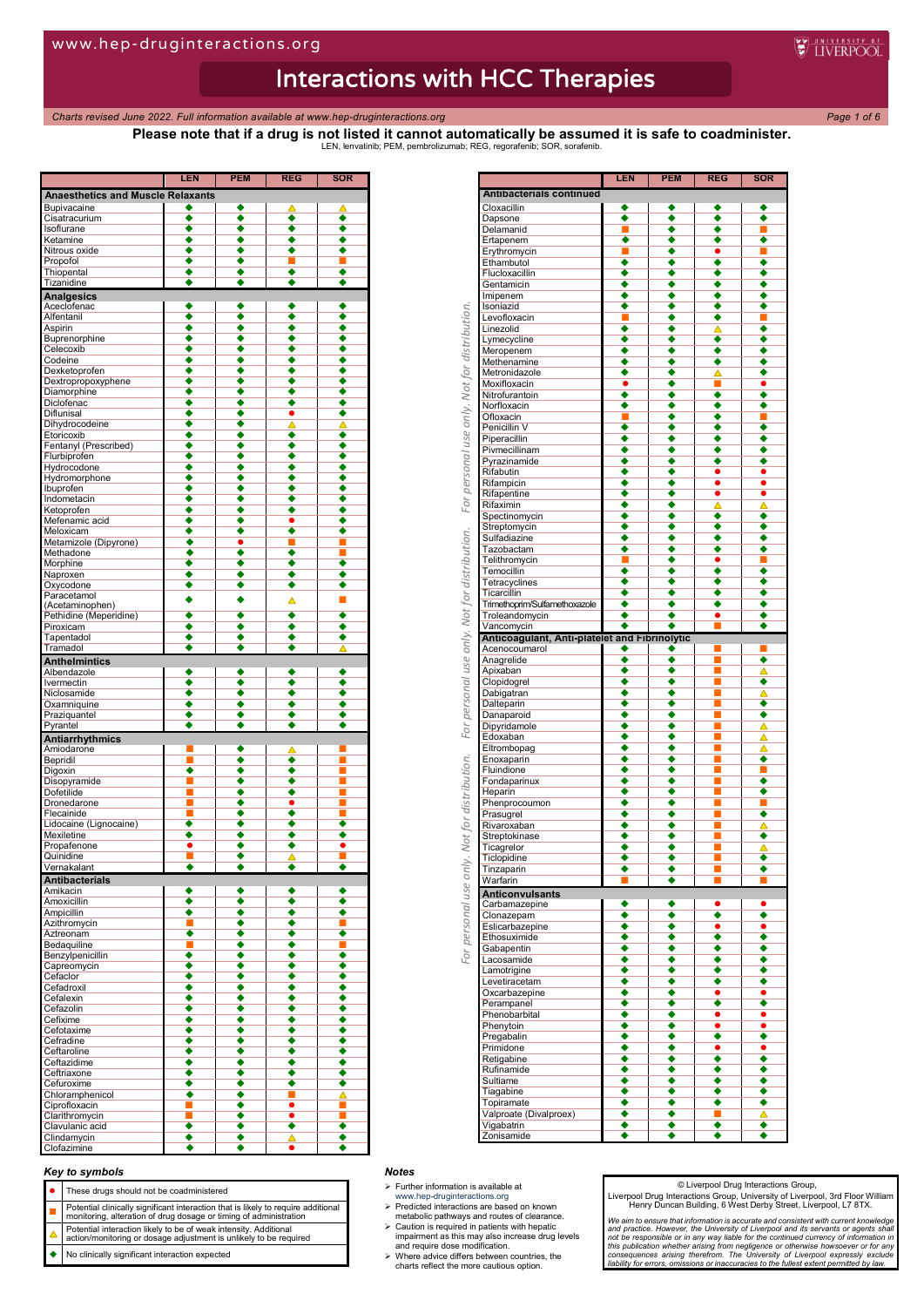*Charts revised June 2022. Full information available at www.hep-druginteractions.org Page 2 of 6*

**Please note that if a drug is not listed it cannot automatically be assumed it is safe to coadminister.** LEN, lenvatinib; PEM, pembrolizumab; REG, regorafenib; SOR, sorafenib.

**WEINERPOOL** 

|                               | <b>LEN</b> | <b>PEM</b> | <b>REG</b> | <b>SOR</b>                  |
|-------------------------------|------------|------------|------------|-----------------------------|
| <b>Antidepressants</b>        |            |            |            |                             |
| Agomelatine                   |            |            | ٠          |                             |
| Amitriptyline                 | П          |            | ۰          | п                           |
| Bupropion                     | ٠          |            | ٠          | ٠                           |
| Citalopram                    | П          |            | ٠          | п                           |
| Clomipramine                  | П<br>D     |            |            | ■                           |
| Desipramine<br>Desvenlafaxine | ٠          |            | ٠          | ٠                           |
| Dosulepin                     | П          |            | ٠          | П                           |
| Doxepin                       | Δ          |            | ٠          | Δ                           |
| Duloxetine                    | ٠          |            | ٠          | ٠                           |
| Escitalopram                  | П          |            | ٠          | u                           |
| Fluoxetine                    | E          |            |            | ш                           |
| Fluvoxamine                   | Δ          |            | ٠          | Δ                           |
| Imipramine                    | П          |            | ٠          | П                           |
| Lithium                       | П          |            | ٠          | П                           |
| Maprotiline                   | П          |            |            | ■                           |
| Mianserin<br>Milnacipran      | П<br>٠     |            | ٠<br>٠     | П<br>٠                      |
| Mirtazapine                   | П          |            | ٠          | ■                           |
| Moclobemide                   | $\bullet$  |            |            | $\bullet$                   |
| Nefazodone                    | ٠          |            |            | ٠                           |
| Nortriptyline                 | П          |            | ٠          | П                           |
| Paroxetine                    | Λ          |            |            |                             |
| Sertraline                    | E          |            | ٠          | п                           |
| Tianeptine                    | ٠          |            | ٠          | ٠                           |
| Trazodone                     | П          |            | ٠          |                             |
| Trimipramine                  | П          |            | ٠          | ■                           |
| Venlafaxine                   | ٠          |            | ٠          | $\bullet$                   |
| Vortioxetine                  | ٠          |            | ٠          | ٠                           |
| <b>Antidiabetics</b>          |            |            |            |                             |
| Acarbose                      | ٠<br>٠     | ٠<br>٠     | ٠          | ٠                           |
| Albiglutide<br>Alogliptin     | ٠          | ٠          | ٠<br>٠     | Δ                           |
| Canagliflozin                 | ٠          | ٠          |            | Δ<br>П                      |
| Dapagliflozin                 | ٠          | ٠          | п          | п                           |
| Dulaglutide                   | ٠          | ٠          | ٠          | Δ                           |
| Empagliflozin                 | ٠          | ٠          | п          | п                           |
| Exenatide                     | ٠          | ٠          | ٠          | ▵                           |
| Glibenclamide (Glyburide)     | ٠          | ٠          | ٠          | Δ                           |
| Gliclazide                    | ٠          | ٠          | ٠          | ▵                           |
| Glimepiride                   | ٠          | ٠          | ٠          | Δ                           |
| Glipizide                     | ٠          | ٠          | ٠          | Δ                           |
| Insulin                       | ٠          | ٠          | ٠          | ٠                           |
| Linagliptin                   | ٠          |            |            | ◬                           |
| Liraglutide                   | ٠          | ٠          | ٠          | Δ                           |
| Lixisenatide                  | ٠          | ٠          | ٠          | Δ                           |
| Metformin                     | ٠          |            | ٠          | Δ                           |
| Nateglinide                   | ٠          |            | ٠          | Δ                           |
| Pioglitazone                  | ٠          | ٠          | ٠          | Δ                           |
| Repaglinide                   | ٠          | ٠          | ٠          | Δ                           |
| Rosiglitazone                 | ٠          |            | ٠          | Δ                           |
| Saxagliptin                   | ٠<br>٠     | ٠          | ٠<br>٠     | Δ                           |
| Sitagliptin<br>Tolbutamide    | ٠          |            | ٠          | Δ<br>Δ                      |
| Vildagliptin                  | ٠          |            | ٠          | Δ                           |
| <b>Antifungals</b>            |            |            |            |                             |
| Amphotericin B                | Δ          | ▵          | Δ          |                             |
| Anidulafungin                 | ٠          | ٠          | ٠          | ٠                           |
| Caspofungin                   | ٠          | ٠          | ٠          | ٠                           |
| Fluconazole                   | a.         | ٠          | ٠          | $\mathcal{L}_{\mathcal{A}}$ |
| Flucytosine                   | Δ          | Δ          | Δ          | Δ                           |
| Griseofulvin                  | ٠          | ٠          | ٠          | ٠                           |
| Isavuconazole                 | ٠          | ٠          | $\bullet$  | ٠                           |
| Itraconazole                  | <b>I</b>   | ٠          | $\bullet$  | o,                          |
| Ketoconazole                  | L.         | ٠          | $\bullet$  | $\blacksquare$              |
| Miconazole                    | ٠          | ٠          | ٠          | ٠                           |
| Nystatin                      | ٠          | ٠          | ٠          | ٠                           |
| Posaconazole                  | L.         | ٠          | ٠          | $\overline{\phantom{a}}$    |
| Terbinafine<br>Voriconazole   | ٠          | ٠<br>٠     | ٠          | ٠                           |
|                               |            |            |            |                             |

|                                              |                                    | <b>LEN</b>           | <b>PEM</b> | <b>REG</b> | <b>SOR</b>           |
|----------------------------------------------|------------------------------------|----------------------|------------|------------|----------------------|
|                                              | <b>Antihistamines</b>              |                      |            |            |                      |
|                                              | Astemizole                         |                      |            | ٠          |                      |
|                                              | <b>Bilastine</b>                   | ٠                    | ٠          | ٠          | ٠                    |
|                                              | Cetirizine                         | ٠                    | ٠<br>٠     | ٠<br>٠     | ٠                    |
|                                              | Chlorphenamine<br>Desloratadine    | ٠<br>٠               | ٠          |            | ٠<br>٠               |
|                                              | Diphenhydramine                    | Δ                    | ٠          |            | Δ                    |
|                                              | Doxylamine                         | ٠                    | ٠          | ٠          | ٠                    |
|                                              | Ebastine                           | ٠                    | ٠          | ٠          | ٠                    |
|                                              | Fexofenadine                       | ٠                    | ٠          |            | Δ                    |
|                                              | Hydroxyzine                        | ٠                    | ٠          |            | ٠                    |
|                                              | Levocetirizine<br>Loratadine       | ٠<br>٠               | ٠<br>٠     |            | ٠<br>٠               |
|                                              | Promethazine                       |                      | ٠          | ۰          |                      |
|                                              | Terfenadine                        |                      | ٠          | ٠          |                      |
| personal use only. Not for distribution.     | <b>Antimigraine Agents</b>         |                      |            |            |                      |
|                                              | Almotriptan                        |                      | ٠          |            | ٠                    |
|                                              | Dihydroergotamine                  | ٠                    | ٠          | ٠          | ٠                    |
|                                              | Eletriptan                         | ٠                    | ٠          | ٠          | ٠                    |
|                                              | Ergotamine<br>Frovatriptan         | ٠                    | ٠<br>٠     | ٠          | ٠<br>٠               |
|                                              | Methylergonovine                   | ٠                    | ٠          |            | ٠                    |
|                                              | Naratriptan                        | ٠                    | ٠          |            | ٠                    |
|                                              | Pizotifen                          | ٠                    | ٠          |            | ٠                    |
|                                              | Rizatriptan                        | ٠                    | ٠          | ٠          | ٠                    |
|                                              | Sumatriptan                        | ٠                    | ٠          |            | ٠                    |
| For                                          | Zolmitriptan                       | ٠                    | ٠          | ٠          | ٠                    |
|                                              | Antiprotozoals                     |                      |            |            |                      |
|                                              | Amodiaquine<br>Artemether          |                      | ٠          | ٠          |                      |
| For personal use only. Not for distribution. | Artemisinin                        | $\bullet$            | ٠          |            | $\bullet$            |
|                                              | Artesunate                         | $\overline{\bullet}$ | ٠          | ٠          | $\overline{\bullet}$ |
|                                              | Atovaquone                         | ٠                    | ■          |            | ٠                    |
|                                              | Chloroquine                        |                      | ٠          |            |                      |
|                                              | Dihydroartemisinin                 | ٠                    | ٠          |            | ٠                    |
|                                              | Doxycycline                        | ٠                    | ٠          |            | ٠                    |
|                                              | Halofantrine                       | П<br>П               | ٠          | ٠          | ш                    |
|                                              | Hydroxychloroquine<br>Lumefantrine |                      |            |            |                      |
|                                              | Mefloquine                         | П                    | ٠          |            | п                    |
|                                              | Nitazoxanide                       | ٠                    | ٠          | ٠          | ٠                    |
|                                              | Pentamidine                        | П                    | ۰          |            | П                    |
|                                              | Primaquine                         |                      | ٠          |            |                      |
|                                              | Proguanil                          | ٠<br>٠               | ٠<br>٠     | ٠<br>٠     | ٠<br>٠               |
|                                              | Pyrimethamine<br>Quinine           | П                    |            |            |                      |
|                                              | Sodium stibogluconate              | ٠                    |            |            |                      |
|                                              | Sulfadoxine                        |                      | ٠          |            |                      |
|                                              | Antipsychotics/neuroleptics        |                      |            |            |                      |
|                                              | Amisulpride                        |                      | ٠          |            |                      |
|                                              | Aripiprazole                       | D.                   |            |            |                      |
|                                              | Asenapine<br>Chlorpromazine        | п                    | ٠          |            |                      |
| ly. Not for distribution.                    | Chlorprothixene                    |                      | ٠          | ٠          |                      |
|                                              | Clozapine                          |                      |            |            |                      |
|                                              | Flupentixol                        |                      | ٠          | ٠          |                      |
|                                              | Fluphenazine                       | ٠                    | ٠          | ٠          | ٠                    |
|                                              | Haloperidol                        | $\bullet$            | ٠          | ٠          | ٠                    |
| S.                                           | lloperidone                        | ٠<br>D.              | ٠          | ٠<br>٠     | $\blacksquare$       |
|                                              | Levomepromazine<br>Lurasidone      | D.                   | ٠          | Δ          | ш                    |
|                                              | Olanzapine                         | П                    | ٠          | ٠          | T,                   |
|                                              | Paliperidone                       | $\blacksquare$       | ۰          | ٠          | ш                    |
|                                              | Perazine                           | $\triangle$          | ۰          | ٠          | ▵                    |
| For personal use                             | Periciazine                        | ■                    | ۰          | ٠          | ■                    |
|                                              | Perphenazine                       | j                    | ◆          | ◆          | Ξ                    |
|                                              | Pimozide                           | ٠<br>E               | ۰<br>٠     | ٠<br>٠     | ū                    |
|                                              | Pipotiazine<br>Prochlorperazine    | E                    | ٠          | ٠          | Ē,                   |
|                                              | Quetiapine                         | П                    | ٠          | ٠          | П                    |
|                                              | Risperidone                        | Ī                    | ٠          | ٠          | i                    |
|                                              | Sulpiride                          | п                    | ٠          |            | п                    |
|                                              | Thioridazine                       | $\bullet$            | ٠          | ٠          | ٠                    |
|                                              | Tiapride                           | Ē,                   | ٠          | ٠          | Ē,                   |
|                                              | Trifluoperazine<br>Ziprasidone     | Δ<br>٠               | ۰<br>٠     | ٠          | Δ<br>٠               |
|                                              | Zuclopentixol                      | $\overline{\bullet}$ | ٠          | ٠          | ٠                    |
|                                              |                                    |                      |            |            |                      |

#### *Key to symbols*

- These drugs should not be coadministered
- 
- **Potential clinically significant interaction that is likely to require additional**<br>monitoring, alteration of drug dosage or timing of administration
- Potential interaction likely to be of weak intensity. Additional action/monitoring or dosage adjustment is unlikely to be required
- No clinically significant interaction expected

#### *Notes*

- $\triangleright$  Further information is available at
- 
- www.hep-druginteractions.org Predicted interactions are based on known metabolic pathways and routes of clearance.
- Caution is required in patients with hepatic impairment as this may also increase drug levels and require dose modification. Where advice differs between countries, the charts reflect the more cautious option.

#### © Liverpool Drug Interactions Group,

Liverpool Drug Interactions Group, University of Liverpool, 3rd Floor William Henry Duncan Building, 6 West Derby Street, Liverpool, L7 8TX.

*We aim to ensure that information is accurate and consistent with current knowledge*  and practice. However, the University of Liverpool and its servants or agents shall not be responsible or in any way liable for the continued currency of information in this publication whether arising from negligence or o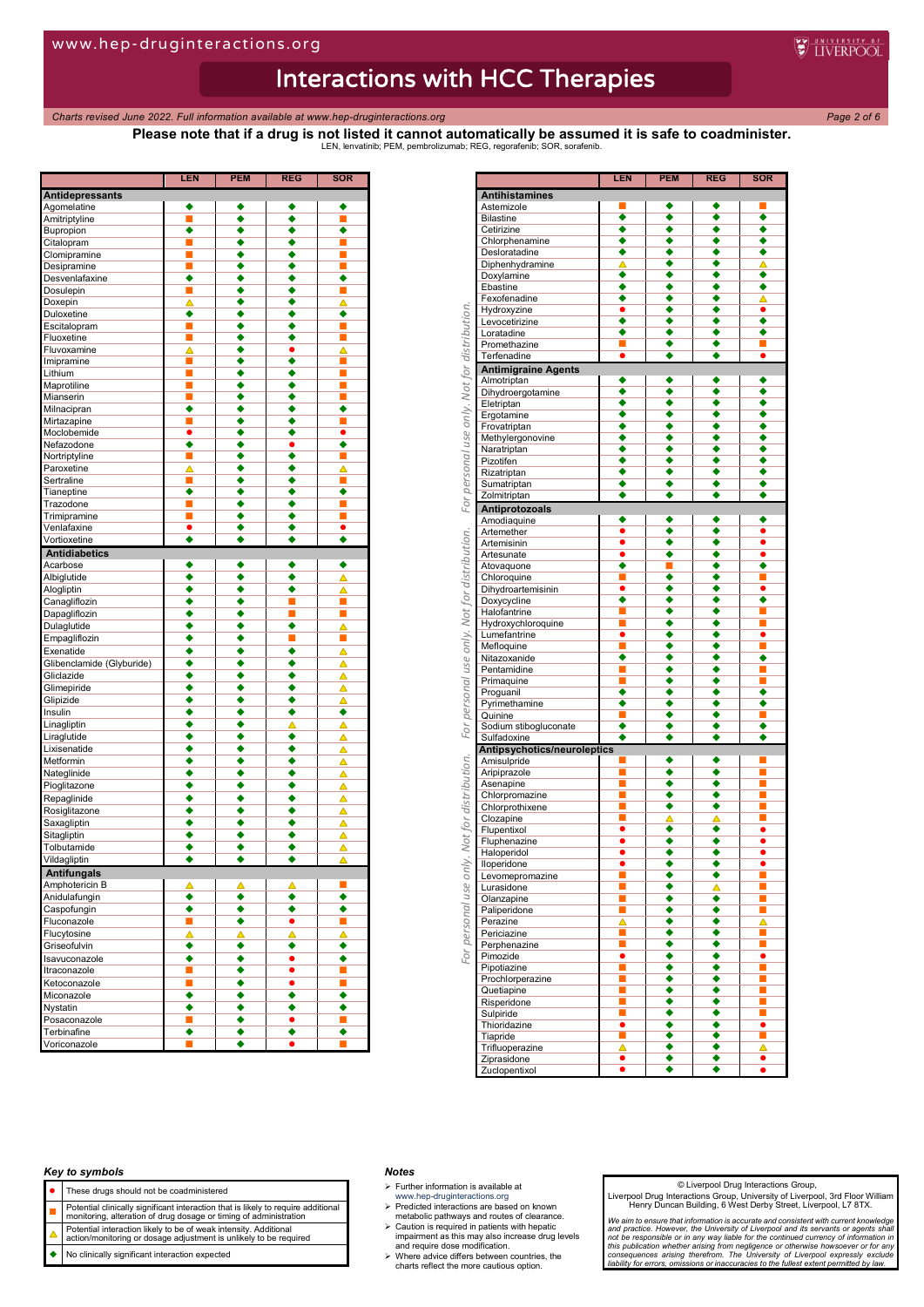*Charts revised June 2022. Full information available at www.hep-druginteractions.org Page 3 of 6*

**Please note that if a drug is not listed it cannot automatically be assumed it is safe to coadminister.** LEN, lenvatinib; PEM, pembrolizumab; REG, regorafenib; SOR, sorafenib.

**WEINERPOOL** 

|                                        | LEN    | PEM    | REG                  | SOR       |
|----------------------------------------|--------|--------|----------------------|-----------|
| <b>Antivirals</b>                      |        |        |                      |           |
| Aciclovir                              | ٠      | ٠      |                      | ٠         |
| Amantadine                             | Δ      | ٠      | ٠                    | ▵         |
| <b>Brincidofovir</b>                   | Δ      | ▵      | ٠                    | ٠         |
| <b>Brivudine</b>                       | ٠      | ٠      | ٠                    | ٠         |
| Cidofovir                              | Δ<br>٠ | Δ<br>٠ | ٠                    | ٠         |
| Favipiravir                            | П      | ٠      | ٠<br>٠               | ٠<br>П    |
| Foscarnet<br>Molnupiravir              | ٠      | ٠      |                      | ٠         |
|                                        | ٠      | ٠      | ٠<br>٠               | П         |
| Nirmatrelvir/ritonavir<br>Oseltamivir  | ٠      | ٠      | $\overline{\bullet}$ | ٠         |
| Remdesivir                             | ٠      | ٠      | ٠                    | ٠         |
| Rimantadine                            | ٠      | ٠      | ٠                    | ٠         |
| Sotrovimab                             | ٠      | ٠      | ٠                    | ٠         |
| Tecovirimat                            | ٠      | ٠      | Δ                    | Δ         |
| Tixagevimab/cilgavimab                 | ٠      | ٠      | ٠                    | ٠         |
| Valaciclovir                           | ٠      | ٠      | $\overline{\bullet}$ | ٠         |
| Zanamivir                              |        | ٠      | ٠                    | ٠         |
| <b>Anxiolytics/Hypnotics/Sedatives</b> |        |        |                      |           |
| Alprazolam                             |        | ٠      | ٠                    | ٠         |
| Amobarbital                            | ∙      | ٠      | ٠                    |           |
| Bromazepam                             | ٠      | ٠      | ٠                    | ٠         |
| Bromperidol                            | п      | ٠      | ٠                    | $\bullet$ |
| <b>Buspirone</b>                       | ٠      | ٠      | ٠                    | ٠         |
| Clobazam                               | ٠      | ٠      | ٠                    | ٠         |
| Clorazepate                            | ٠      | ٠      | ٠                    | ٠         |
| Clotiapine                             | ■      | ٠      | ٠                    | П         |
| Diazepam                               | ٠      | ٠      | $\overline{\bullet}$ | ٠         |
| Estazolam                              | ٠      | ٠      | ٠                    | ٠         |
|                                        | ٠      | ٠      | ٠                    | ٠         |
| Flurazepam                             |        |        | ٠                    |           |
| Lorazepam<br>Lormetazepam              | ٠<br>٠ | ٠<br>٠ | ٠                    | ٠<br>٠    |
|                                        |        |        |                      |           |
| Midazolam (oral)                       | ٠<br>٠ | ٠      | ٠<br>٠               | ٠<br>٠    |
| Midazolam (parenteral)                 |        | ٠      |                      |           |
| Oxazepam                               | ٠<br>◆ | ٠<br>٠ | ٠                    | ٠         |
| Quazepam                               | ٠      | ٠      | ٠<br>٠               | ٠<br>٠    |
| Temazepam                              | ٠      | ٠      | ٠                    | ٠         |
| Triazolam                              |        |        | ٠                    | ٠         |
| Zaleplon                               | ٠      | ٠      | ٠                    |           |
| Zolpidem                               | ٠<br>٠ | ٠      | ٠                    | ٠         |
| Zopiclone                              |        | ٠      |                      | ٠         |
| <b>Beta Blockers</b>                   |        |        |                      |           |
| Atenolol                               | Δ      | ٠      | Δ                    | ٠         |
| Bisoprolol                             | Δ      | ٠      | Δ                    | Δ         |
| Carvedilol                             | Δ      | ٠      | $\blacksquare$       | ◬         |
| Celiprolol                             | Δ      | ٠      | Δ                    | ٠         |
| Labetalol                              | Δ      | ٠      | Δ                    | ▵         |
| Metoprolol                             | Δ      | ٠      | Δ                    | ٠         |
| Nebivolol                              | Δ      | ٠      | Δ                    | ٠         |
| Oxprenolol                             | Δ      | ٠      | п                    | ٠         |
| Pindolol                               | Δ      | ٠      | Δ                    | Δ         |
| Propranolol                            | Δ      | ٠      | Δ                    | Δ         |
| Sotalol                                |        | ٠      | Δ                    |           |
| Timolol                                | Δ      | ٠      | Δ                    | ٠         |
| <b>Bisphosphonates</b>                 |        |        |                      |           |
| Alendronic acid                        | Δ      | ٠      | ٠                    | Δ         |
| Clodronate                             | ᅀ      | ٠      | ٠                    | ▵         |
| Ibandronic acid                        | Δ      | ٠      | ٠                    | Δ         |
| Pamidronate                            | Δ      | ٠      | ٠                    | Δ         |
| Risedronate                            |        |        |                      |           |
| <b>Bronchodilators</b>                 |        |        |                      |           |
| Formoterol                             |        | ٠      | ٠                    | ٠         |
| Indacaterol                            | ٠      | ٠      | ٠                    | ٠         |
| Ipratropium bromide                    | ٠      | ٠      | $\overline{\bullet}$ | ٠         |
| Montelukast                            | ٠      | ٠      | ٠                    | ٠         |
| Omalizumab                             | ٠      | ٠      | ٠                    | ٠         |
| Salbutamol                             | ٠      | ٠      | ٠                    | ٠         |
| Salmeterol                             | ٠      | ٠      | ٠                    | ٠         |
| Theophylline                           | ٠      | ٠      | ٠                    | ٠         |
| Tiotropium                             | ٠      | ٠      | ٠                    | ٠         |
| <b>Calcium Channel Blockers</b>        |        |        |                      |           |
| Amlodipine                             | Δ      | ٠      | Δ                    |           |
| Diltiazem                              | Δ      | ٠      | Δ                    | ٠         |
| Felodipine                             | Δ      | ٠      | Δ                    | Δ         |
| Nicardipine                            | Δ      | ٠      | Δ                    | ٠         |
| Nifedipine                             | Δ      | ٠      | Δ                    | ٠         |
| Nisoldipine                            | Δ      | ٠      | Δ                    | ٠         |
| Nitrendipine                           | Δ      | ٠      | Δ                    | ٠         |
| Verapamil                              | Δ      | ٠      | Δ                    | ٠         |
|                                        |        |        |                      |           |

|                                                         | LEN            | <b>PEM</b> | <b>REG</b>                | SOR    |
|---------------------------------------------------------|----------------|------------|---------------------------|--------|
| <b>Cancer Therapies</b><br>Abiraterone                  |                | ٠          | ٠                         |        |
| Acalabrutinib                                           | ٠              | Δ          | Δ                         | Δ      |
| Anastrozole                                             | ∙              | ٠          | ٠                         | ٠      |
| Avelumab                                                | ٠              | ٠          | ٠                         | ٠      |
| Axitinib                                                |                | E          |                           |        |
| Bevacizumab                                             | ٠              |            | Δ                         | ٠      |
| Blinatumomab                                            |                | П          | Δ                         |        |
| Bortezomib                                              |                | ▉          | ٠                         |        |
| Bosutinib                                               | П<br>٠         | П          | Δ                         | П<br>٠ |
| Brentuximab vedotin                                     | п              | п          | Δ<br>٠                    | ■      |
| Capecitabine<br>Carboplatin                             | ٠              | П          | Δ                         |        |
| Cetuximab                                               | ٠              | ٠          | ٠                         | ٠      |
| Chlorambucil                                            | ٠              | L.         | Δ                         | ٠      |
| Cisplatin                                               | ٠              | ш          | △                         | п      |
| Cyclophosphamide                                        | ٠              | △          | Δ                         | ٠      |
| Daratumumab                                             | ٠              | ш          | Δ                         | ٠      |
| Dasatinib                                               | п              | E          | ٠                         | П      |
| Doxorubicin                                             | Δ              | ш          | Δ                         |        |
| Erlotinib                                               | ٠              | ٠          | ٠                         |        |
| Estramustine                                            | ٠              | ٠          | ٠                         | ٠      |
| Etoposide                                               | ٠              | E          | П                         | П      |
| Everolimus                                              | Δ              | $\bullet$  | Δ                         |        |
| Exemestane                                              | ٠              | ٠          | ٠                         | ٠      |
| Fludarabine                                             | ٠              |            | Δ                         | ٠      |
| Gefitinib                                               | ٠              | ٠          | П                         | ٠      |
| Gemcitabine                                             | ٠              | П          | Δ                         | ٠      |
| Idarubicin                                              | ٠<br>٠         | п          | Δ<br>П                    | ٠      |
| Imatinib                                                | ٠              | П          |                           | ٠      |
| Ipilimumab<br>Irinotecan                                | ٠              | п<br>П     | ᅀ<br>П                    | П      |
| Ixazomib                                                | ٠              | ▉          | △                         | ٠      |
| Lapatinib                                               | П              | ٠          | ٠                         |        |
| Letrozole                                               | ٠              | ٠          | ٠                         | ٠      |
| Medroxyprogesterone                                     |                |            |                           |        |
| (oncology)                                              |                | ٠          | ٠                         |        |
| Mercaptopurine                                          | ٠              | П          | △                         | ٠      |
| Mesna                                                   | ٠              | ٠          | ٠                         | ٠      |
| Methotrexate                                            | ٠              | ■          | ■                         | п      |
| Mitoxantrone                                            | ٠              | П          | П                         | ٠      |
| Nilotinib                                               | п              | ٠          | ■                         | п      |
| Niraparib                                               | ٠              |            | Δ                         | ٠      |
| Nivolumab                                               | ٠              | п          | ٠                         | ٠      |
| Obinutuzumab                                            | ٠              | ٠          | ٠                         | ٠      |
| Ofatumumab                                              | ٠              | ▉          | Δ                         | ٠      |
| Olaratumab                                              | ٠              | E          | ٠                         |        |
| Oxaliplatin                                             |                | ▉          | Δ                         |        |
| Paclitaxel                                              | ٠              | П          | Δ                         | П      |
| Panitumumab                                             | ٠              | ٠          | ٠                         | ٠      |
| Rituximab                                               | ٠              | П          | ▵                         | ٠      |
| Ruxolitinib                                             |                | Δ          | Δ                         |        |
| Sunitinib                                               | П              | П          | ▵                         | П      |
| Tamoxifen                                               | Δ              | ٠          | ٠                         | Δ<br>٠ |
| Temsirolimus                                            | ٠<br>٠         | 0          | ٠                         |        |
| Vinblastine<br>Vincristine                              | ٠              | П          | Δ                         | ٠      |
| Vinorelbine                                             | ٠              |            | Δ<br>$\overline{\bullet}$ | Δ      |
| <b>Contraceptives and Hormone Replacement</b>           |                |            |                           |        |
|                                                         |                |            |                           |        |
| <u>Conjugated estrogens (H</u> RT)<br>Desogestrel (POP) |                |            |                           |        |
| Desogestrel/ethinylestradiol                            |                |            |                           |        |
| (COC)                                                   |                |            |                           |        |
| Dienogest                                               |                | ٠          | ٠                         |        |
| Drospirenone (POP)                                      | П              | ٠          | ٠                         |        |
| Drospirenone/estradiol                                  |                |            |                           |        |
| (HRT)                                                   |                |            |                           |        |
| Drospirenone/                                           | o,             |            |                           |        |
| ethinylestradiol (COC)                                  |                |            |                           |        |
| Dydrogesterone/estradiol                                |                | ٠          | ٠                         |        |
| (HRT)                                                   |                |            |                           |        |
| Estradiol                                               | $\blacksquare$ | ٠          | ٠                         | ٠      |
| Ethinylestradiol                                        | ш              | ٠          | ٠                         | ٠      |
| Etonogestrel (implant)                                  | $\blacksquare$ | ٠          | ٠                         |        |
| Etonogestrel (vaginal ring)                             | ш              | ٠          | ٠                         | ٠      |
| Gestodene/ethinylestradiol                              | п              |            |                           |        |
| (COC)                                                   | п              |            | ٠                         |        |
| Levonorgestrel (COC)                                    |                | ٠          |                           |        |
| Levonorgestrel                                          | п              |            |                           |        |
| (Emergency Contraception)<br>Levonorgestrel (HRT)       |                | ٠          |                           |        |
| Levonorgestrel (implant)                                | П              | ٠          | ٠                         | ٠      |
| Levonorgestrel (IUD)                                    | $\blacksquare$ | ٠          | ۰                         | ٠      |
| Levonorgestrel (POP)                                    |                | ٠          | ٠                         | ٠      |
|                                                         |                |            |                           |        |

## *Key to symbols*

- These drugs should not be coadministered
- **Potential clinically significant interaction that is likely to require additional**<br>monitoring, alteration of drug dosage or timing of administration
- Potential interaction likely to be of weak intensity. Additional action/monitoring or dosage adjustment is unlikely to be required
- No clinically significant interaction expected

#### *Notes*

- $\triangleright$  Further information is available at
- 
- www.hep-druginteractions.org Predicted interactions are based on known metabolic pathways and routes of clearance.
- Caution is required in patients with hepatic impairment as this may also increase drug levels and require dose modification. Where advice differs between countries, the charts reflect the more cautious option.
- 

#### © Liverpool Drug Interactions Group,

Liverpool Drug Interactions Group, University of Liverpool, 3rd Floor William Henry Duncan Building, 6 West Derby Street, Liverpool, L7 8TX.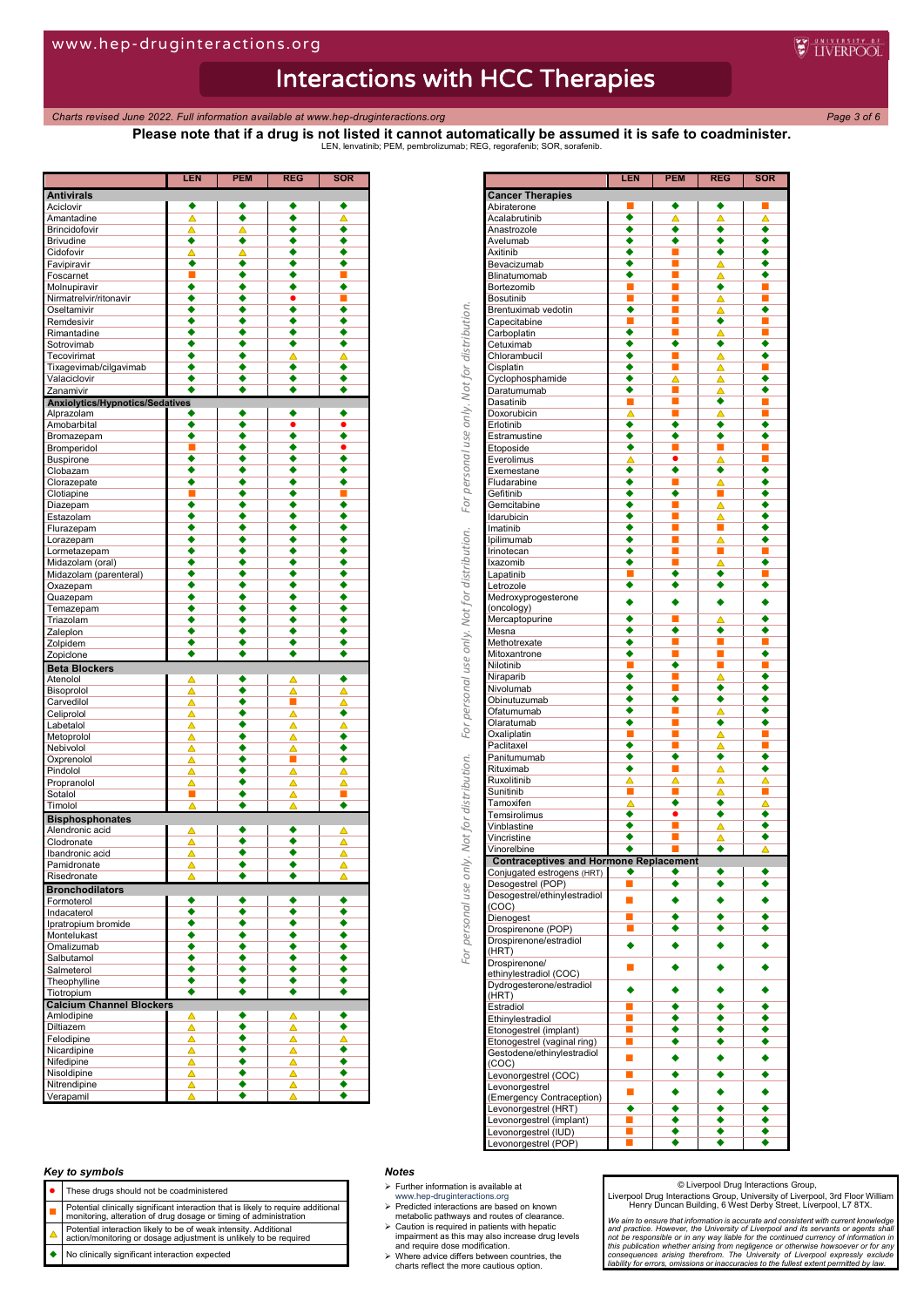personal use only. Not for distribution.

*Charts revised June 2022. Full information available at www.hep-druginteractions.org Page 4 of 6*

**Please note that if a drug is not listed it cannot automatically be assumed it is safe to coadminister.** LEN, lenvatinib; PEM, pembrolizumab; REG, regorafenib; SOR, sorafenib.

|                                    | LEN                  | PEM | REG       | SOR |
|------------------------------------|----------------------|-----|-----------|-----|
| <b>Contraceptives continued</b>    |                      |     |           |     |
| Medroxyprogesterone (depot)        |                      |     |           |     |
| Medroxyprogesterone (oral)         | П                    |     | ٠         | ٠   |
| Medroxyprogesterone/               | ٠                    |     | ٠         | ٠   |
| conjugated estrogens (HRT)         |                      |     |           |     |
| Medroxyprogesterone/estra          | ٠                    |     |           |     |
| diol (HRT)                         |                      |     |           |     |
| Norelgestromin/                    | П                    |     |           |     |
| ethinylestradiol (patch)           |                      |     |           |     |
| Norethisterone                     | П                    |     |           |     |
| (Norethindrone) (POP)              |                      |     |           |     |
| Norethisterone                     |                      |     |           |     |
| (Norethindrone)/estradiol<br>(HRT) |                      |     |           |     |
| Norethisterone                     |                      |     |           |     |
| (Norethindrone)/ethinylestra       |                      |     |           |     |
| diol (COC)                         |                      |     |           |     |
| Norethisterone                     |                      |     |           |     |
| (Norethindrone)/mestranol          | ■                    |     |           |     |
| (COC)                              |                      |     |           |     |
| Norgestimate/                      |                      |     |           |     |
| ethinylestradiol (COC)             | П                    |     |           |     |
| Norgestrel/conjugated              |                      |     |           |     |
| estrogens (HRT)                    |                      |     |           |     |
| Norgestrel/ethinylestradiol        |                      |     |           |     |
| (COC)                              |                      |     |           |     |
| <b>Erectile Dysfunction Agents</b> |                      |     |           |     |
| Sildenafil                         | ٠                    |     |           | ٠   |
| Tadalafil                          | ٠                    |     |           |     |
| Vardenafil                         | $\overline{\bullet}$ |     | ٥         |     |
| <b>Gastrointestinal Agents</b>     |                      |     |           |     |
| Aluminium hydroxide                |                      |     |           |     |
| Alverine citrate                   | ٠                    | ٠   | ٠         | ٠   |
| Antacids                           | ٠                    |     |           | ٠   |
| Aprepitant                         | ٠                    |     |           | ٠   |
| Bisacodyl                          | ٠                    |     | ٠         | ٠   |
| Cimetidine                         | ٠                    |     | ∧         | ٠   |
| Cisapride                          |                      |     | ٠         |     |
| Cyclizine                          | ٠                    |     | ٠         | ٠   |
| Dantron                            | ٠                    |     | ٠         |     |
| Domperidone                        |                      |     | ٠         |     |
| Droperidol                         |                      |     | ٠         |     |
| Esomeprazole                       | ٠                    |     | ٠         | ٠   |
| Famotidine                         | Δ                    | ٠   | ٠         |     |
| Granisetron                        |                      |     |           |     |
| Hyoscine                           | ٠                    |     | ٠         | ٠   |
| Ispaghula husk                     | ٠                    |     | ٠         | ٠   |
| Lactulose                          | ٠                    |     | ٠         | ٠   |
| Lansoprazole                       | ٠                    |     | ٠         | ٠   |
| Linaclotide                        | ۰                    |     | ٠         | ٠   |
| Loperamide                         |                      |     | ٠         |     |
| Lubiprostone                       | ٠                    |     | ٠         | ٠   |
| Macrogol                           | ٠                    |     | ٠         | ٠   |
| Mebeverine                         | ٠                    |     | ٠         | ٠   |
| Mesalazine                         | ٠                    | ۸   | ٠         | ٠   |
| Methylcellulose                    |                      |     |           |     |
| Metoclopramide                     |                      |     |           |     |
| Naloxegol                          | ٠                    | ٠   | ٠         | ٠   |
| Omeprazole                         | ٠                    |     | ٠         | ٠   |
| Ondansetron                        |                      | ٠   | ٠         |     |
| Pantoprazole                       | ٠                    |     | ٠         | ٠   |
| Prucalopride                       |                      |     |           |     |
| Rabeprazole                        | ٠                    |     | ٠         | ٠   |
| Ranitidine                         | ٠                    |     | ٠         | ٠   |
| Senna                              | ٠                    |     | ٠         | ٠   |
| Simeticone                         | ٠                    | ٠   | ٠         | ٠   |
| Sulfasalazine                      | ٠                    |     | $\bullet$ | Δ   |
| Trimebutine                        |                      |     |           |     |

|                                                   | LEN                         | <b>PEM</b> | <b>REG</b>   | <b>SOR</b>           |
|---------------------------------------------------|-----------------------------|------------|--------------|----------------------|
| <b>HCC Therapies</b>                              |                             |            |              |                      |
| Lenvatinib                                        |                             | Δ          | Δ            | ▵                    |
| Pembrolizumab                                     | Δ                           |            | Δ            | Δ                    |
| Regorafenib                                       | Δ                           | Δ          |              | П                    |
| Sorafenib                                         | $\overline{\blacktriangle}$ | Δ          | п            |                      |
| <b>Hepatitis B Drugs</b>                          |                             |            |              |                      |
| Adefovir                                          | ٠                           | ٠          | ٠            | ٠                    |
| Entecavir                                         | ٠                           | ٠          | ٠            | ٠                    |
| Lamivudine                                        | ₹                           | ٠          | ₹            | ₹                    |
| Peginterferon alfa-2a                             | Δ                           | Δ          | Δ            | Δ                    |
| Peginterferon alfa-2b                             | Δ                           | ▵          | Δ            | Δ                    |
| Telbivudine                                       | ٠                           | ٠          | ٠            | ٠                    |
| Tenofovir alafenamide (TAF)                       | ٠                           | ٠          | ٠            | Δ                    |
| Tenofovir-DF                                      | ٠                           | ٠          | ٠            | Δ                    |
| <b>Hepatitis C Drugs</b>                          |                             |            |              |                      |
| Daclatasvir                                       | ٠                           | ٠          | ٠            | ٠                    |
| Elbasvir/Grazoprevir                              | ٠                           | ٠          | Δ            | П                    |
| Glecaprevir/Pibrentasvir                          | ◆                           | ◆          | $\triangleq$ | $\overline{\bullet}$ |
| Ledipasvir/Sofosbuvir                             | $\overline{\bullet}$        | ∙          |              | $\ddot{\bullet}$     |
| OBV/PTV/r                                         | ٠                           | ٠          | ٠            | П                    |
| OBV/PTV/r + Dasabuvir                             | ٠                           | ٠          | ٠            | <b>I</b>             |
| Ribavirin                                         | Δ                           | П          | Δ            | Δ                    |
| Simeprevir                                        | ٠                           | ٠          | Δ            | ٠                    |
| Sofosbuvir (SOF)                                  | ٠                           | ٠          | ٠            | ٠                    |
| SOF/Velpatasvir                                   | ٠                           | ٠          | ш<br>▬       | ٠                    |
| SOF/Velpatasvir/Voxilaprevir                      | ٠                           | ٠          |              | ٠                    |
| <b>Hepatitis D Entry Inhibitor</b><br>Bulevirtide | ٠                           | ٠          | ٠            | ٠                    |
|                                                   |                             |            |              |                      |
|                                                   |                             |            |              |                      |
|                                                   |                             |            |              |                      |
|                                                   |                             |            |              |                      |
|                                                   |                             |            |              |                      |

## *Key to symbols*

- These drugs should not be coadministered
- 
- **Potential clinically significant interaction that is likely to require additional**<br>monitoring, alteration of drug dosage or timing of administration
- Potential interaction likely to be of weak intensity. Additional action/monitoring or dosage adjustment is unlikely to be required
- No clinically significant interaction expected

#### *Notes*

- $\triangleright$  Further information is available at
- 
- www.hep-druginteractions.org Predicted interactions are based on known metabolic pathways and routes of clearance.
- Caution is required in patients with hepatic impairment as this may also increase drug levels and require dose modification. Where advice differs between countries, the charts reflect the more cautious option.
- 

#### © Liverpool Drug Interactions Group,

Liverpool Drug Interactions Group, University of Liverpool, 3rd Floor William Henry Duncan Building, 6 West Derby Street, Liverpool, L7 8TX.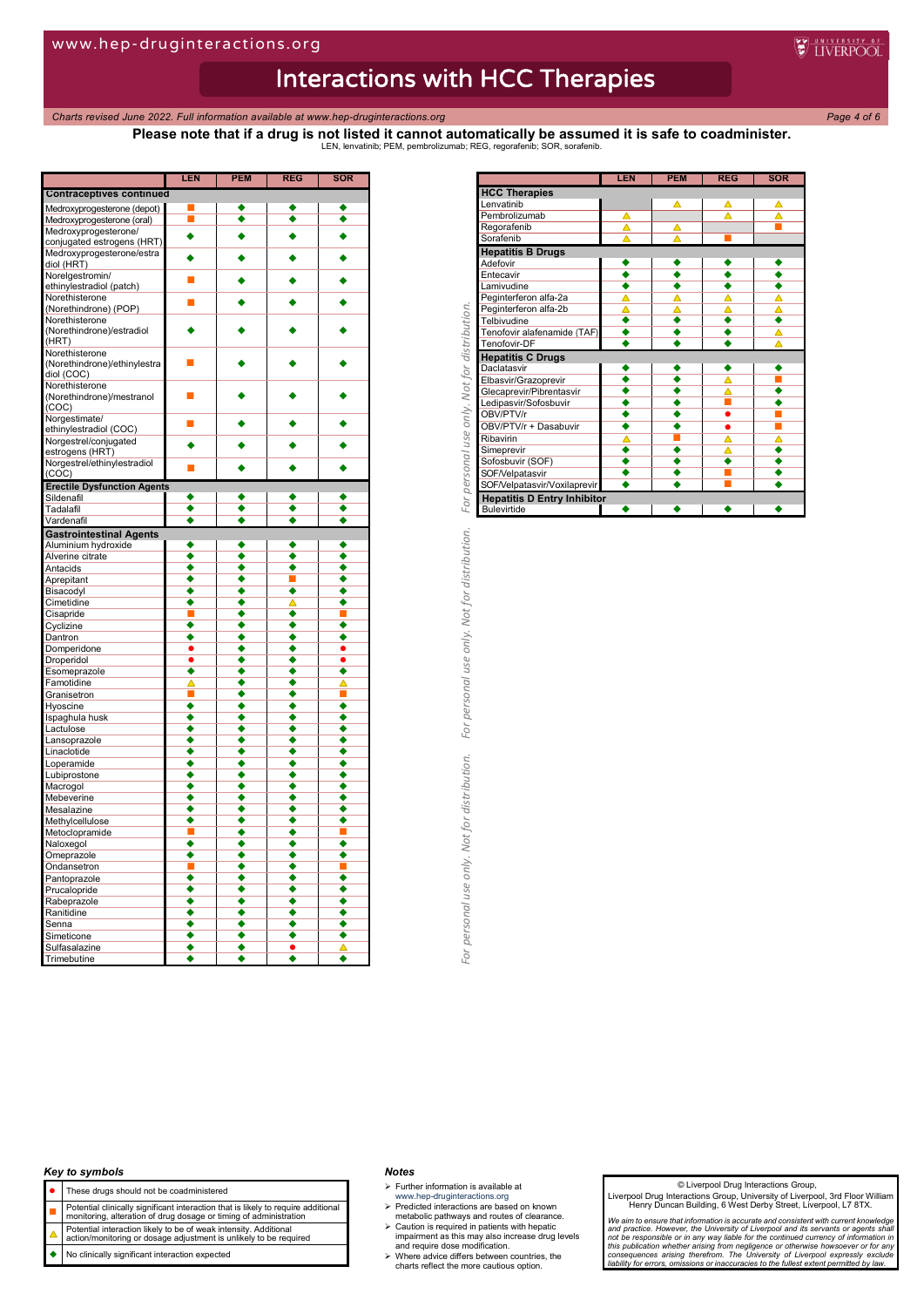*Charts revised June 2022. Full information available at www.hep-druginteractions.org Page 5 of 6*

**WEINERPOOL** 

**Please note that if a drug is not listed it cannot automatically be assumed it is safe to coadminister.** LEN, lenvatinib; PEM, pembrolizumab; REG, regorafenib; SOR, sorafenib.

|                                     | <b>LEN</b> | <b>PEM</b> | <b>REG</b>   | <b>SOR</b> |
|-------------------------------------|------------|------------|--------------|------------|
| <b>Herbals/Supplements/Vitamins</b> |            |            |              |            |
| Aloe vera                           | ٠          |            | ٠            |            |
| Ascorbic acid (Vitamin C)           | ٠          | ٠          | ٠            | ٠          |
| Black cohosh (A. racemosa)          | ٠          | ٠          | ٠            | ٠          |
| Cat's claw (U. tomentosa)           | ٠          | ٠          |              | ٠          |
| Colecalciferol (Vitamin D3)         | ٠          |            | ٠            | ٠          |
| Cyanocobalamin (B12)                | ٠          |            | ٠            | ٠          |
| Diosmin                             | ٠          |            | △            |            |
| Echinacea                           | ٠          |            |              | ٠          |
| Eucalyptus globulus                 | ٠          |            | $\triangleq$ |            |
| Folic acid                          | ٠          |            | ٠            | ٠          |
| Garlic                              | ٠          | ٠          | Δ            | Δ          |
| Ginger (Z. officinale)              | ٠          | ٠          | ■            | ٠          |
| Ginkgo biloba                       | ٠          | ٠          | ٠            | ٠          |
| Ginseng                             | ٠          | ٠          | ٠            | ٠          |
| Goldenseal (H. canadensis)          | ٠          | ٠          |              | ٠          |
| Grape seed extract                  | ٠          | ٠          | ■            | ٠          |
| Grapefruit juice                    | ٠          | ٠          | ٠            | ٠          |
| Green tea (C. sinensis)             | ٠          | ٠          | Δ            | ٠          |
|                                     | ٠          |            | ٠            | ٠          |
| Homeopathic remedies                |            | ٠          |              |            |
| Inula racemosa                      | ٠          | ٠          | ш            | ٠          |
| lodine                              | ٠          | ٠          | ٠            | ٠          |
| Ferrous sulphate                    | ٠          |            | ٠            | ٠          |
| Kava kava (P. methysticum)          | ٠          |            | П            | ٠          |
| Milk thistle                        | ٠          |            | ٠            | ٠          |
| Retinol (Vitamin A)                 | ٠          |            | ٠            |            |
| Riboflavin (Vitamin B2)             | ٠          |            | ٠            | ٠          |
| Serenoa repens                      | ٠          |            | $\bullet$    | ٠          |
| St John's wort                      | ٠          | ٠          | $\bullet$    | $\bullet$  |
| Thiamine (Vitamin B1)               | ٠          | ٠          | ٠            | ٠          |
| Turmeric (curcumin)                 | ٠          | ٠          |              |            |
| Valerian                            | ٠          | ٠          | ٠            | ٠          |
| Vitamin E                           | ٠          | ٠          | ٠            |            |
| <b>HIV Drugs</b>                    |            |            |              |            |
| Entry/Integrase Inhibitors          |            |            |              |            |
| Albuvirtide                         | ٠          |            | ٠            |            |
| Bictegravir/FTC/TAF                 | ٠          | ٠          | ٠            | ◬          |
|                                     | ٠          | ▲          | ٠            | ٠          |
| Cabotegravir (oral)                 |            | ٠          |              |            |
| Cabotegravir/rilpivirine (LA)       | Δ          |            | ٠            | Δ          |
| Dolutegravir                        | ٠          | ٠          | ٠            | ٠          |
| Dolutegravir/rilpivirine            | Δ          | ٠          | ▵            | ▵          |
| Elvitegravir/cobi /FTC/TAF          | ٠          | ٠          | ٠            | Δ          |
| Elvitegravir/cobi/FTC/TDF           | ٠          | ٠          | $\bullet$    | Δ          |
| Enfuvirtide                         | ٠          |            | ٠            | ٠          |
| Fostemsavir                         | ▵          | ٠          | ٠            | Δ          |
| Ibalizumab-uiyk                     | ٠          | ٠          | ٠            | ٠          |
| Maraviroc                           | ٠          | ٠          | ٠            | ٠          |
| Raltegravir                         | ٠          | ٠          | △            | ٠          |
| <b>NNRTIS</b>                       |            |            |              |            |
| Dapivirine                          | ٠          |            | ٠            |            |
| Doravirine                          |            |            | ٠            |            |
| Doravirine/3TC/TDF                  |            |            | ٠            |            |
| Efavirenz                           | П          |            | $\bullet$    | $\bullet$  |
| Etravirine                          | ٠          | ٠          | $\bullet$    |            |
| Nevirapine                          | ٠          |            | $\bullet$    | $\bullet$  |
| Rilpivirine                         | Δ          | ٠          | ٠            | Δ          |
| Rilpivirine/FTC/TAF                 | Δ          | ٠          | ٠            | Δ          |
| NRTIs                               |            |            |              |            |
| Abacavir                            |            |            |              |            |
|                                     |            |            |              |            |
| Didanosine                          | ٠          | ٠          | ٠            | ٠          |
| Emtricitabine (FTC)                 | ٠          | ٠          | ٠            | ٠          |
| Emtricitabine + TAF                 | ٠          | ٠          | ٠            | Δ          |
| Emtricitabine + TDF                 | ٠          | ٠          | ٠            | Δ          |
| Lamivudine                          | ٠          | ٠          | ٠            | ٠          |
| Stavudine                           | ٠          | ٠          | ٠            | ٠          |
| Tenofovir-DF                        | ٠          | ٠          | ٠            | Δ          |
| Zidovudine                          | Δ          | ٠          | Δ            | Δ          |
| <b>Protease Inhibitors</b>          |            |            |              |            |
| Atazanavir alone                    |            | ٠          | $\bullet$    |            |
| Atazanavir/cobicistat               | П          | ۰          | ٠            | П          |
| Atazanavir + ritonavir              | T          | ٠          | ٠            | п          |
| Darunavir/cobicistat                | ۰          | ٠          | ٠            | ٠          |
| Darunavir/cobi/FTC/TAF              | ٠          | ٠          | ٠            | ٠          |
| Darunavir + ritonavir               | ٠          | ۰          | ٠            | п          |
| Fosamprenavir                       | ٠          | ٠          | ٠            | п          |
| Indinavir                           | ٠          | ٠          | ٠            | ٠          |
|                                     | П          | ٠          | ٠            | u.         |
| Lopinavir                           |            |            |              |            |
| Ritonavir                           | ٠          | ٠          | ٠            | ш          |
| Tipranavir                          | П          | ٠          |              |            |

|                                          | LEN                                                                                                                                                                                                                                                                                                                                                                                                                                                                                                                                                                                                                                                                                                                                                                                                                      | <b>PEM</b>                                                                                                                                    | <b>REG</b>                                                                                                                                                                               | <b>SOR</b>                                                                                                                                                                                                                                |
|------------------------------------------|--------------------------------------------------------------------------------------------------------------------------------------------------------------------------------------------------------------------------------------------------------------------------------------------------------------------------------------------------------------------------------------------------------------------------------------------------------------------------------------------------------------------------------------------------------------------------------------------------------------------------------------------------------------------------------------------------------------------------------------------------------------------------------------------------------------------------|-----------------------------------------------------------------------------------------------------------------------------------------------|------------------------------------------------------------------------------------------------------------------------------------------------------------------------------------------|-------------------------------------------------------------------------------------------------------------------------------------------------------------------------------------------------------------------------------------------|
| <b>Hypertension/Heart Failure Agents</b> |                                                                                                                                                                                                                                                                                                                                                                                                                                                                                                                                                                                                                                                                                                                                                                                                                          |                                                                                                                                               |                                                                                                                                                                                          |                                                                                                                                                                                                                                           |
|                                          |                                                                                                                                                                                                                                                                                                                                                                                                                                                                                                                                                                                                                                                                                                                                                                                                                          |                                                                                                                                               |                                                                                                                                                                                          | ٠                                                                                                                                                                                                                                         |
|                                          |                                                                                                                                                                                                                                                                                                                                                                                                                                                                                                                                                                                                                                                                                                                                                                                                                          |                                                                                                                                               |                                                                                                                                                                                          | $\triangleq$                                                                                                                                                                                                                              |
|                                          |                                                                                                                                                                                                                                                                                                                                                                                                                                                                                                                                                                                                                                                                                                                                                                                                                          | $\overline{\bullet}$                                                                                                                          |                                                                                                                                                                                          |                                                                                                                                                                                                                                           |
|                                          | Δ                                                                                                                                                                                                                                                                                                                                                                                                                                                                                                                                                                                                                                                                                                                                                                                                                        | $\overline{\bullet}$                                                                                                                          | $\overline{\blacktriangle}$                                                                                                                                                              | ∔                                                                                                                                                                                                                                         |
|                                          | ⊼                                                                                                                                                                                                                                                                                                                                                                                                                                                                                                                                                                                                                                                                                                                                                                                                                        | ٠                                                                                                                                             |                                                                                                                                                                                          | $\overline{\bullet}$                                                                                                                                                                                                                      |
|                                          |                                                                                                                                                                                                                                                                                                                                                                                                                                                                                                                                                                                                                                                                                                                                                                                                                          | $\overline{\bullet}$                                                                                                                          |                                                                                                                                                                                          | À                                                                                                                                                                                                                                         |
|                                          |                                                                                                                                                                                                                                                                                                                                                                                                                                                                                                                                                                                                                                                                                                                                                                                                                          | ٠                                                                                                                                             |                                                                                                                                                                                          | ٠                                                                                                                                                                                                                                         |
|                                          |                                                                                                                                                                                                                                                                                                                                                                                                                                                                                                                                                                                                                                                                                                                                                                                                                          |                                                                                                                                               | ٦                                                                                                                                                                                        | ٦                                                                                                                                                                                                                                         |
|                                          |                                                                                                                                                                                                                                                                                                                                                                                                                                                                                                                                                                                                                                                                                                                                                                                                                          |                                                                                                                                               |                                                                                                                                                                                          | ٠                                                                                                                                                                                                                                         |
|                                          |                                                                                                                                                                                                                                                                                                                                                                                                                                                                                                                                                                                                                                                                                                                                                                                                                          |                                                                                                                                               |                                                                                                                                                                                          | ٠                                                                                                                                                                                                                                         |
|                                          |                                                                                                                                                                                                                                                                                                                                                                                                                                                                                                                                                                                                                                                                                                                                                                                                                          |                                                                                                                                               |                                                                                                                                                                                          | ٠                                                                                                                                                                                                                                         |
|                                          |                                                                                                                                                                                                                                                                                                                                                                                                                                                                                                                                                                                                                                                                                                                                                                                                                          |                                                                                                                                               |                                                                                                                                                                                          | ٠                                                                                                                                                                                                                                         |
|                                          |                                                                                                                                                                                                                                                                                                                                                                                                                                                                                                                                                                                                                                                                                                                                                                                                                          |                                                                                                                                               |                                                                                                                                                                                          | ٠                                                                                                                                                                                                                                         |
|                                          |                                                                                                                                                                                                                                                                                                                                                                                                                                                                                                                                                                                                                                                                                                                                                                                                                          |                                                                                                                                               |                                                                                                                                                                                          | $\overline{\bullet}$                                                                                                                                                                                                                      |
|                                          |                                                                                                                                                                                                                                                                                                                                                                                                                                                                                                                                                                                                                                                                                                                                                                                                                          |                                                                                                                                               |                                                                                                                                                                                          | $\overline{\bullet}$                                                                                                                                                                                                                      |
|                                          |                                                                                                                                                                                                                                                                                                                                                                                                                                                                                                                                                                                                                                                                                                                                                                                                                          |                                                                                                                                               |                                                                                                                                                                                          | ٠                                                                                                                                                                                                                                         |
|                                          |                                                                                                                                                                                                                                                                                                                                                                                                                                                                                                                                                                                                                                                                                                                                                                                                                          |                                                                                                                                               |                                                                                                                                                                                          | ٠                                                                                                                                                                                                                                         |
|                                          |                                                                                                                                                                                                                                                                                                                                                                                                                                                                                                                                                                                                                                                                                                                                                                                                                          |                                                                                                                                               |                                                                                                                                                                                          | $\overline{\bullet}$                                                                                                                                                                                                                      |
|                                          |                                                                                                                                                                                                                                                                                                                                                                                                                                                                                                                                                                                                                                                                                                                                                                                                                          |                                                                                                                                               |                                                                                                                                                                                          |                                                                                                                                                                                                                                           |
|                                          |                                                                                                                                                                                                                                                                                                                                                                                                                                                                                                                                                                                                                                                                                                                                                                                                                          |                                                                                                                                               |                                                                                                                                                                                          | $\overline{\bullet}$                                                                                                                                                                                                                      |
|                                          |                                                                                                                                                                                                                                                                                                                                                                                                                                                                                                                                                                                                                                                                                                                                                                                                                          |                                                                                                                                               |                                                                                                                                                                                          | ٠                                                                                                                                                                                                                                         |
|                                          |                                                                                                                                                                                                                                                                                                                                                                                                                                                                                                                                                                                                                                                                                                                                                                                                                          |                                                                                                                                               |                                                                                                                                                                                          | $\overline{\bullet}$                                                                                                                                                                                                                      |
|                                          |                                                                                                                                                                                                                                                                                                                                                                                                                                                                                                                                                                                                                                                                                                                                                                                                                          |                                                                                                                                               | Δ                                                                                                                                                                                        | $\overline{\bullet}$                                                                                                                                                                                                                      |
|                                          | Δ                                                                                                                                                                                                                                                                                                                                                                                                                                                                                                                                                                                                                                                                                                                                                                                                                        |                                                                                                                                               | Π                                                                                                                                                                                        | Δ                                                                                                                                                                                                                                         |
|                                          | Δ                                                                                                                                                                                                                                                                                                                                                                                                                                                                                                                                                                                                                                                                                                                                                                                                                        | ٠                                                                                                                                             | ▵                                                                                                                                                                                        | ٠                                                                                                                                                                                                                                         |
| Hydrochlorothiazide                      | Δ                                                                                                                                                                                                                                                                                                                                                                                                                                                                                                                                                                                                                                                                                                                                                                                                                        | ٠                                                                                                                                             |                                                                                                                                                                                          | ٠                                                                                                                                                                                                                                         |
|                                          |                                                                                                                                                                                                                                                                                                                                                                                                                                                                                                                                                                                                                                                                                                                                                                                                                          | ٠                                                                                                                                             |                                                                                                                                                                                          | ٠                                                                                                                                                                                                                                         |
|                                          |                                                                                                                                                                                                                                                                                                                                                                                                                                                                                                                                                                                                                                                                                                                                                                                                                          | ۰                                                                                                                                             |                                                                                                                                                                                          | ■                                                                                                                                                                                                                                         |
|                                          |                                                                                                                                                                                                                                                                                                                                                                                                                                                                                                                                                                                                                                                                                                                                                                                                                          | ٠                                                                                                                                             |                                                                                                                                                                                          | △                                                                                                                                                                                                                                         |
|                                          |                                                                                                                                                                                                                                                                                                                                                                                                                                                                                                                                                                                                                                                                                                                                                                                                                          |                                                                                                                                               |                                                                                                                                                                                          | ∙                                                                                                                                                                                                                                         |
|                                          |                                                                                                                                                                                                                                                                                                                                                                                                                                                                                                                                                                                                                                                                                                                                                                                                                          |                                                                                                                                               |                                                                                                                                                                                          |                                                                                                                                                                                                                                           |
|                                          |                                                                                                                                                                                                                                                                                                                                                                                                                                                                                                                                                                                                                                                                                                                                                                                                                          |                                                                                                                                               |                                                                                                                                                                                          |                                                                                                                                                                                                                                           |
|                                          |                                                                                                                                                                                                                                                                                                                                                                                                                                                                                                                                                                                                                                                                                                                                                                                                                          |                                                                                                                                               |                                                                                                                                                                                          |                                                                                                                                                                                                                                           |
|                                          |                                                                                                                                                                                                                                                                                                                                                                                                                                                                                                                                                                                                                                                                                                                                                                                                                          |                                                                                                                                               |                                                                                                                                                                                          |                                                                                                                                                                                                                                           |
|                                          |                                                                                                                                                                                                                                                                                                                                                                                                                                                                                                                                                                                                                                                                                                                                                                                                                          |                                                                                                                                               |                                                                                                                                                                                          |                                                                                                                                                                                                                                           |
|                                          |                                                                                                                                                                                                                                                                                                                                                                                                                                                                                                                                                                                                                                                                                                                                                                                                                          |                                                                                                                                               |                                                                                                                                                                                          |                                                                                                                                                                                                                                           |
|                                          |                                                                                                                                                                                                                                                                                                                                                                                                                                                                                                                                                                                                                                                                                                                                                                                                                          |                                                                                                                                               |                                                                                                                                                                                          |                                                                                                                                                                                                                                           |
|                                          |                                                                                                                                                                                                                                                                                                                                                                                                                                                                                                                                                                                                                                                                                                                                                                                                                          |                                                                                                                                               |                                                                                                                                                                                          |                                                                                                                                                                                                                                           |
|                                          |                                                                                                                                                                                                                                                                                                                                                                                                                                                                                                                                                                                                                                                                                                                                                                                                                          |                                                                                                                                               |                                                                                                                                                                                          |                                                                                                                                                                                                                                           |
|                                          |                                                                                                                                                                                                                                                                                                                                                                                                                                                                                                                                                                                                                                                                                                                                                                                                                          |                                                                                                                                               |                                                                                                                                                                                          |                                                                                                                                                                                                                                           |
|                                          |                                                                                                                                                                                                                                                                                                                                                                                                                                                                                                                                                                                                                                                                                                                                                                                                                          |                                                                                                                                               |                                                                                                                                                                                          |                                                                                                                                                                                                                                           |
|                                          |                                                                                                                                                                                                                                                                                                                                                                                                                                                                                                                                                                                                                                                                                                                                                                                                                          |                                                                                                                                               |                                                                                                                                                                                          | $\overline{\bullet}$                                                                                                                                                                                                                      |
|                                          |                                                                                                                                                                                                                                                                                                                                                                                                                                                                                                                                                                                                                                                                                                                                                                                                                          |                                                                                                                                               |                                                                                                                                                                                          | ∔                                                                                                                                                                                                                                         |
|                                          |                                                                                                                                                                                                                                                                                                                                                                                                                                                                                                                                                                                                                                                                                                                                                                                                                          |                                                                                                                                               |                                                                                                                                                                                          | $\overline{\bullet}$                                                                                                                                                                                                                      |
|                                          |                                                                                                                                                                                                                                                                                                                                                                                                                                                                                                                                                                                                                                                                                                                                                                                                                          |                                                                                                                                               |                                                                                                                                                                                          | $\overline{\bullet}$                                                                                                                                                                                                                      |
|                                          |                                                                                                                                                                                                                                                                                                                                                                                                                                                                                                                                                                                                                                                                                                                                                                                                                          | ٠                                                                                                                                             |                                                                                                                                                                                          | ٦                                                                                                                                                                                                                                         |
|                                          |                                                                                                                                                                                                                                                                                                                                                                                                                                                                                                                                                                                                                                                                                                                                                                                                                          | ٠                                                                                                                                             |                                                                                                                                                                                          | $\overline{\bullet}$                                                                                                                                                                                                                      |
|                                          |                                                                                                                                                                                                                                                                                                                                                                                                                                                                                                                                                                                                                                                                                                                                                                                                                          | $\overline{\bullet}$                                                                                                                          |                                                                                                                                                                                          | $\overline{\bullet}$                                                                                                                                                                                                                      |
|                                          |                                                                                                                                                                                                                                                                                                                                                                                                                                                                                                                                                                                                                                                                                                                                                                                                                          | ٠                                                                                                                                             |                                                                                                                                                                                          | ٠                                                                                                                                                                                                                                         |
|                                          | Δ                                                                                                                                                                                                                                                                                                                                                                                                                                                                                                                                                                                                                                                                                                                                                                                                                        | ٠                                                                                                                                             | Δ                                                                                                                                                                                        | ٠                                                                                                                                                                                                                                         |
|                                          |                                                                                                                                                                                                                                                                                                                                                                                                                                                                                                                                                                                                                                                                                                                                                                                                                          |                                                                                                                                               |                                                                                                                                                                                          | ٠                                                                                                                                                                                                                                         |
|                                          |                                                                                                                                                                                                                                                                                                                                                                                                                                                                                                                                                                                                                                                                                                                                                                                                                          |                                                                                                                                               |                                                                                                                                                                                          | ٠                                                                                                                                                                                                                                         |
|                                          |                                                                                                                                                                                                                                                                                                                                                                                                                                                                                                                                                                                                                                                                                                                                                                                                                          |                                                                                                                                               |                                                                                                                                                                                          | ٠                                                                                                                                                                                                                                         |
|                                          |                                                                                                                                                                                                                                                                                                                                                                                                                                                                                                                                                                                                                                                                                                                                                                                                                          |                                                                                                                                               |                                                                                                                                                                                          | ٠                                                                                                                                                                                                                                         |
|                                          |                                                                                                                                                                                                                                                                                                                                                                                                                                                                                                                                                                                                                                                                                                                                                                                                                          |                                                                                                                                               |                                                                                                                                                                                          |                                                                                                                                                                                                                                           |
|                                          |                                                                                                                                                                                                                                                                                                                                                                                                                                                                                                                                                                                                                                                                                                                                                                                                                          |                                                                                                                                               |                                                                                                                                                                                          | ٠                                                                                                                                                                                                                                         |
|                                          |                                                                                                                                                                                                                                                                                                                                                                                                                                                                                                                                                                                                                                                                                                                                                                                                                          |                                                                                                                                               |                                                                                                                                                                                          | ٠                                                                                                                                                                                                                                         |
|                                          |                                                                                                                                                                                                                                                                                                                                                                                                                                                                                                                                                                                                                                                                                                                                                                                                                          |                                                                                                                                               |                                                                                                                                                                                          | ٠                                                                                                                                                                                                                                         |
| Valsartan                                | Δ                                                                                                                                                                                                                                                                                                                                                                                                                                                                                                                                                                                                                                                                                                                                                                                                                        | ٠                                                                                                                                             | Δ                                                                                                                                                                                        | ٠                                                                                                                                                                                                                                         |
| Xipamide                                 | Δ                                                                                                                                                                                                                                                                                                                                                                                                                                                                                                                                                                                                                                                                                                                                                                                                                        | ٠                                                                                                                                             | Δ                                                                                                                                                                                        | ٠<br>$\overline{\bullet}$                                                                                                                                                                                                                 |
| Zofenopril                               |                                                                                                                                                                                                                                                                                                                                                                                                                                                                                                                                                                                                                                                                                                                                                                                                                          | ٠                                                                                                                                             |                                                                                                                                                                                          |                                                                                                                                                                                                                                           |
|                                          | Acebutolol<br>Aliskiren<br>Ambrisentan<br>Amiloride<br>Azilsartan<br>Benazepril<br>Bendroflumethiazide<br><b>Bosentan</b><br>Bumetanide<br>Candesartan<br>Captopril<br>Chlorothiazide<br>Chlortalidone<br>Cilazapril<br>Clevidipine<br>Clonidine<br>Doxazosin<br>Enalapril<br>Eplerenone<br>Epoprostenol<br>Eprosartan<br>Fosinopril<br>Furosemide<br>Hydralazine<br><b>Iloprost</b><br>Indapamide<br>Irbesartan<br>Isradipine<br>Ivabradine<br>Lacidipine<br>Lercanidipine<br>Lisinopril<br>Losartan<br>Macitentan<br>Methyldopa<br>Metolazone<br>Moxonidine<br>Olmesartan<br>Perindopril<br>Prazosin<br>Quinapril<br>Ramipril<br>Ranolazine<br>Rilmenidine<br>Riociguat<br>Sacubitril/valsartan<br>Selexipag<br>Sildenafil<br>Spironolactone<br>Tadalafil<br>Telmisartan<br>Torasemide<br>Trandolapril<br>Treprostinil | △<br>Δ<br>Δ<br>Δ<br>Δ<br>Δ<br>Δ<br>Δ<br>Δ<br>△<br>▵<br>Δ<br>Δ<br>▵<br>Δ<br>Δ<br>Δ<br>Δ<br>Δ<br>Δ<br>≜<br>À<br>Δ<br>Δ<br>⋋<br>Δ<br>Δ<br>Δ<br>Δ | ◆<br>٠<br>٠<br>٠<br>٠<br>٠<br>٠<br>٠<br>٠<br>٠<br>٠<br>$\overline{\bullet}$<br>$\overline{\bullet}$<br>٠<br>٠<br>▲<br>٠<br>٠<br>٠<br>٠<br>ō<br>ò<br>٠<br>٠<br>٠<br>٠<br>٠<br>٠<br>٠<br>٠ | $\triangleq$<br>Δ<br>Ā<br>△<br>Δ<br>Δ<br>Δ<br>Δ<br>Δ<br>Δ<br>Δ<br>Δ<br>Δ<br>Δ<br>▵<br>△<br>Δ<br>≜<br>Δ<br>Δ<br>Δ<br>△<br>Δ<br>Δ<br>Δ<br>$\overline{\blacktriangle}$<br>à<br>Ā<br>Ä<br>≱<br>Ā<br>À<br>Ā<br>Δ<br>Δ<br>Δ<br>Δ<br>Δ<br>Δ<br>Δ |

## *Key to symbols*

- These drugs should not be coadministered
- 
- **Potential clinically significant interaction that is likely to require additional**<br>monitoring, alteration of drug dosage or timing of administration
- Potential interaction likely to be of weak intensity. Additional action/monitoring or dosage adjustment is unlikely to be required
- No clinically significant interaction expected

#### *Notes*

 $\triangleright$  Further information is available at

- 
- www.hep-druginteractions.org Predicted interactions are based on known metabolic pathways and routes of clearance.
- Caution is required in patients with hepatic impairment as this may also increase drug levels and require dose modification. Where advice differs between countries, the charts reflect the more cautious option.
- 

#### © Liverpool Drug Interactions Group,

Liverpool Drug Interactions Group, University of Liverpool, 3rd Floor William Henry Duncan Building, 6 West Derby Street, Liverpool, L7 8TX.

*We aim to ensure that information is accurate and consistent with current knowledge*  and practice. However, the University of Liverpool and its servants or agents shall not be responsible or in any way liable for the continued currency of information in this publication whether arising from negligence or o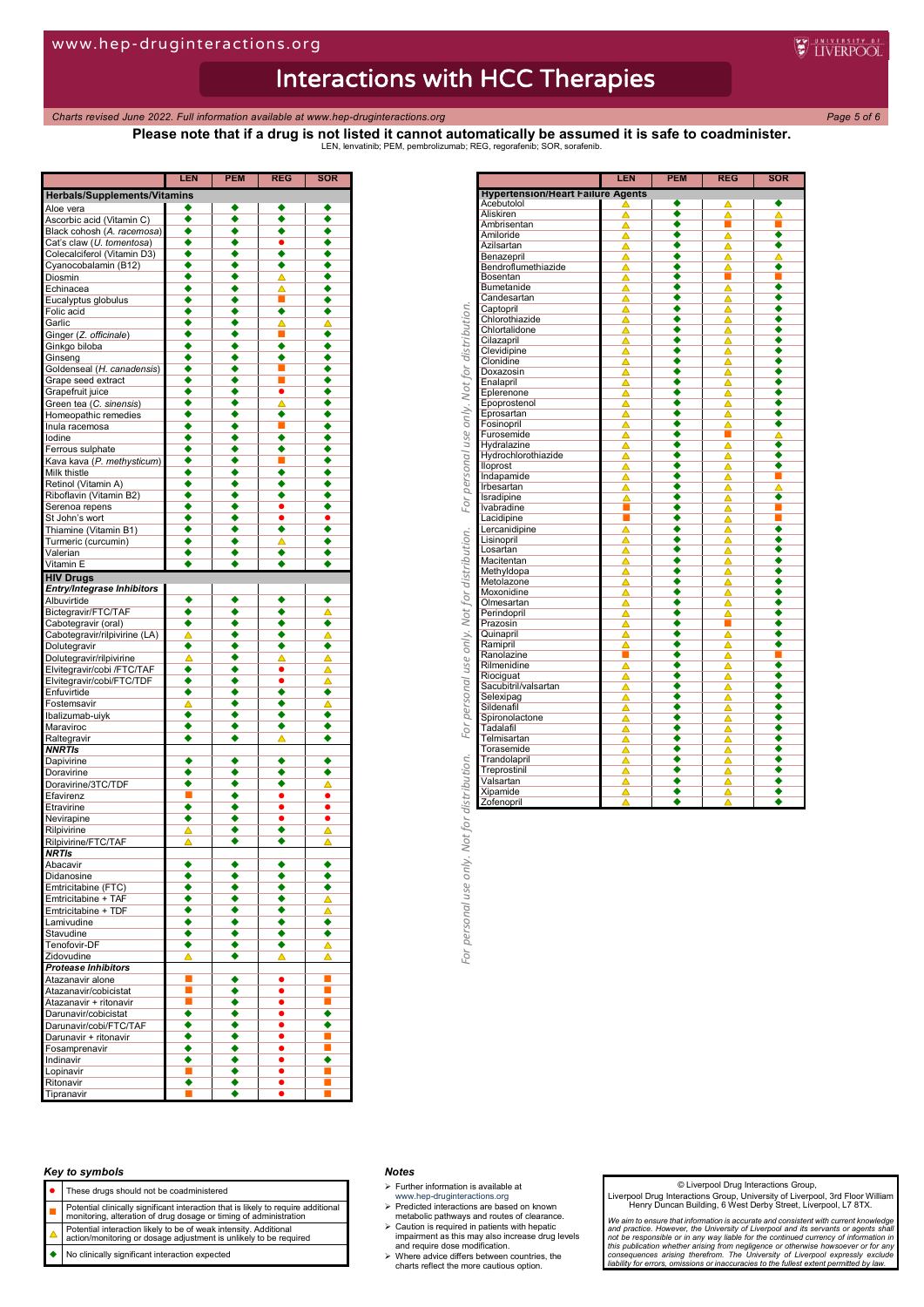*Charts revised June 2022. Full information available at www.hep-druginteractions.org Page 6 of 6*

**Please note that if a drug is not listed it cannot automatically be assumed it is safe to coadminister.** LEN, lenvatinib; PEM, pembrolizumab; REG, regorafenib; SOR, sorafenib.

**WEINERPOOL** 

|                                  | LEN                  | PEM                  | REG                  | SOR                  |
|----------------------------------|----------------------|----------------------|----------------------|----------------------|
| <b>Illicit/Recreational</b>      |                      |                      |                      |                      |
| Alcohol                          |                      |                      |                      |                      |
| Amphetamine                      | $\overline{\bullet}$ | $\overline{\bullet}$ | $\overline{\bullet}$ | $\overline{\bullet}$ |
| Cannabis                         | ٠                    | ٠                    | ٠                    | ٠                    |
| Carfentanil                      | ٠                    | ٠                    | ٠                    | ٠                    |
| Cocaine                          | $\bullet$            | ٠                    | ٠                    | $\bullet$            |
| Ecstasy (MDMA)                   | $\bullet$            | ٠                    | ٠                    | $\bullet$            |
| Fentanyl (Recreational)          | ٠                    | ٠                    | ٠                    | ٠                    |
| GHB (Gamma-hydroxybutyrate)      | ٠                    | ٠                    | ٠                    | ٠                    |
| Heroin                           | ٠                    | ٠                    | ٠                    | ٠                    |
| LSD (Lysergic acid diethylamide) | ٠                    | ٠                    | ٠                    | ٠                    |
| Mephedrone                       | ٠                    | ٠                    | ٠                    | ٠                    |
| Methamphetamine                  | ٠                    | ٠                    | ٠                    | ٠                    |
| Phencyclidine (PCP)              | $\overline{\bullet}$ | ٠                    | ٠                    | ٠                    |
| Immunosuppressants               |                      |                      |                      |                      |
| Adalimumab                       | ٠                    |                      |                      |                      |
| Alemtuzumab                      | ٠                    | $\bullet$            | ٠                    | ٠                    |
| Anakinra                         | Δ                    | Δ                    | Δ                    | Δ                    |
| Azathioprine                     | Δ                    | $\bullet$            | Δ                    | ▵                    |
| Baricitinib                      | Δ                    | Δ                    | Δ                    | Δ                    |
| Basiliximab                      | ٠                    | $\bullet$            | ٠                    | ٠                    |
| Brodalumab                       | ٠                    | $\bullet$            | ٠                    | ٠                    |
| Canakinumab                      | Δ                    | △                    | Δ                    | Δ                    |
| Ciclosporin                      | ٠                    | ٠                    | ٠                    | ▵                    |
| Eculizumab                       | ٠                    | $\bullet$            | ٠                    | ٠                    |
| Etanercept                       | ٠                    | $\bullet$            | ٠                    | ٠                    |
| Fingolimod                       | ٠                    | $\bullet$            | ٠                    | ٠                    |
| Infliximab                       | Δ                    | Δ                    | Δ                    | Δ                    |
| Lenalidomide                     | ٠                    | ٠                    | ٠                    | ٠                    |
| Mycophenolate                    | Δ                    | $\bullet$            | п                    | Δ                    |
| Pirfenidone                      | ٠                    | $\bullet$            | ٠                    | ٠                    |
| Sarilumab                        | Δ                    | Δ                    | Δ                    | Δ                    |
| Sirolimus                        | Δ                    | $\bullet$            | Δ                    | П                    |
| Tacrolimus                       | П                    | $\bullet$            | ٠                    | П                    |
| Tocilizumab                      | Δ                    | Δ                    | Δ                    | Δ                    |
| Upadacitinib                     | Δ                    | Δ                    | Δ                    | Δ                    |
| <b>Lipid Lowering Agents</b>     |                      |                      |                      |                      |
| Alirocumab                       | ٠                    | ٠                    | ٠                    | ٠                    |
| Atorvastatin                     | ٠                    | ٠                    | П                    | П                    |
| Bezafibrate                      | ٠                    | ٠                    | ٠                    | ٠                    |
| Evolocumab                       | ٠                    | ٠                    | ٠                    | ٠                    |
| Ezetimibe                        | ٠                    | ٠                    | Δ                    | ▵                    |
| Fenofibrate                      | ٠                    | ٠                    | ٠                    | ٠                    |
| Fish oils                        | ٠                    | ٠                    | ٠                    | ٠                    |
| Fluvastatin                      | ٠                    | ٠                    | п                    | ٠                    |
| Gemfibrozil                      | ٠                    | ٠                    | ٠                    | ٠                    |
| Lovastatin                       | ٠                    | ٠                    | ٠                    | ٠                    |
| Pitavastatin                     | ٠                    | ٠                    | ٠                    | Δ                    |
| Pravastatin                      | ٠                    | ٠                    | ٠                    | ▵                    |
| Rosuvastatin                     | ٠                    | ٠                    | ■                    | Δ                    |
| Simvastatin                      | ٠                    |                      |                      | Δ                    |
|                                  |                      |                      |                      |                      |

| ٠<br>٠<br>٠<br>٠<br>٠<br>٠<br>٠<br>◆<br>$\overline{\bullet}$<br>◆<br>٠<br>٠<br>٠<br>٠<br>٠<br>٠<br>٠<br>٠<br>٠<br>■<br>٠<br>٠<br>٠<br>٠<br>٠<br>٠<br>٠<br>٠<br>٠<br>٠<br>٠<br>٠<br>٠<br>٠<br>٠<br>٠<br>٠<br>٠<br>٠<br>٠<br>٠<br>٠<br>٠<br>٠<br>٠<br>٠<br>٠<br>٠<br>٠<br>٠<br>٠<br>٠<br>$\overline{\bullet}$<br>$\overline{\bullet}$<br>٠<br>٠<br>٠<br>٠<br>٠<br>٠<br>٠<br>٠<br>٠<br>٠<br>$\overline{\bullet}$<br>$\overline{\bullet}$<br>٠<br>٠<br>٠<br>٠<br>٠<br>٠<br>٠<br>٠<br>٠<br>٠<br>٠<br>۰<br>٠<br>٠<br>٠<br>٠<br>٠<br>٠<br>٠<br>٠<br>г<br>$\overline{\bullet}$<br>٠<br>٠<br>٠<br>$\overline{\bullet}$<br>◆<br>٠<br>٠<br>п<br>Δ<br>▲<br>Δ<br>۰<br>٠<br>٠<br>٠<br>Convalescent plasma (COVID-<br>٠<br>٠<br>٠<br>٠<br>∙<br>∙<br>٠<br>٠<br>٠<br>٠<br>٠<br>٠<br>٠ |
|----------------------------------------------------------------------------------------------------------------------------------------------------------------------------------------------------------------------------------------------------------------------------------------------------------------------------------------------------------------------------------------------------------------------------------------------------------------------------------------------------------------------------------------------------------------------------------------------------------------------------------------------------------------------------------------------------------------------------------------------------------------------|
|                                                                                                                                                                                                                                                                                                                                                                                                                                                                                                                                                                                                                                                                                                                                                                      |
|                                                                                                                                                                                                                                                                                                                                                                                                                                                                                                                                                                                                                                                                                                                                                                      |
|                                                                                                                                                                                                                                                                                                                                                                                                                                                                                                                                                                                                                                                                                                                                                                      |
|                                                                                                                                                                                                                                                                                                                                                                                                                                                                                                                                                                                                                                                                                                                                                                      |
|                                                                                                                                                                                                                                                                                                                                                                                                                                                                                                                                                                                                                                                                                                                                                                      |
|                                                                                                                                                                                                                                                                                                                                                                                                                                                                                                                                                                                                                                                                                                                                                                      |
|                                                                                                                                                                                                                                                                                                                                                                                                                                                                                                                                                                                                                                                                                                                                                                      |
|                                                                                                                                                                                                                                                                                                                                                                                                                                                                                                                                                                                                                                                                                                                                                                      |
|                                                                                                                                                                                                                                                                                                                                                                                                                                                                                                                                                                                                                                                                                                                                                                      |
|                                                                                                                                                                                                                                                                                                                                                                                                                                                                                                                                                                                                                                                                                                                                                                      |
|                                                                                                                                                                                                                                                                                                                                                                                                                                                                                                                                                                                                                                                                                                                                                                      |
|                                                                                                                                                                                                                                                                                                                                                                                                                                                                                                                                                                                                                                                                                                                                                                      |
|                                                                                                                                                                                                                                                                                                                                                                                                                                                                                                                                                                                                                                                                                                                                                                      |
|                                                                                                                                                                                                                                                                                                                                                                                                                                                                                                                                                                                                                                                                                                                                                                      |
|                                                                                                                                                                                                                                                                                                                                                                                                                                                                                                                                                                                                                                                                                                                                                                      |
|                                                                                                                                                                                                                                                                                                                                                                                                                                                                                                                                                                                                                                                                                                                                                                      |
|                                                                                                                                                                                                                                                                                                                                                                                                                                                                                                                                                                                                                                                                                                                                                                      |
|                                                                                                                                                                                                                                                                                                                                                                                                                                                                                                                                                                                                                                                                                                                                                                      |
|                                                                                                                                                                                                                                                                                                                                                                                                                                                                                                                                                                                                                                                                                                                                                                      |
|                                                                                                                                                                                                                                                                                                                                                                                                                                                                                                                                                                                                                                                                                                                                                                      |
|                                                                                                                                                                                                                                                                                                                                                                                                                                                                                                                                                                                                                                                                                                                                                                      |
|                                                                                                                                                                                                                                                                                                                                                                                                                                                                                                                                                                                                                                                                                                                                                                      |
|                                                                                                                                                                                                                                                                                                                                                                                                                                                                                                                                                                                                                                                                                                                                                                      |
|                                                                                                                                                                                                                                                                                                                                                                                                                                                                                                                                                                                                                                                                                                                                                                      |
|                                                                                                                                                                                                                                                                                                                                                                                                                                                                                                                                                                                                                                                                                                                                                                      |
|                                                                                                                                                                                                                                                                                                                                                                                                                                                                                                                                                                                                                                                                                                                                                                      |
|                                                                                                                                                                                                                                                                                                                                                                                                                                                                                                                                                                                                                                                                                                                                                                      |
|                                                                                                                                                                                                                                                                                                                                                                                                                                                                                                                                                                                                                                                                                                                                                                      |
|                                                                                                                                                                                                                                                                                                                                                                                                                                                                                                                                                                                                                                                                                                                                                                      |
|                                                                                                                                                                                                                                                                                                                                                                                                                                                                                                                                                                                                                                                                                                                                                                      |
|                                                                                                                                                                                                                                                                                                                                                                                                                                                                                                                                                                                                                                                                                                                                                                      |
|                                                                                                                                                                                                                                                                                                                                                                                                                                                                                                                                                                                                                                                                                                                                                                      |
|                                                                                                                                                                                                                                                                                                                                                                                                                                                                                                                                                                                                                                                                                                                                                                      |
|                                                                                                                                                                                                                                                                                                                                                                                                                                                                                                                                                                                                                                                                                                                                                                      |
|                                                                                                                                                                                                                                                                                                                                                                                                                                                                                                                                                                                                                                                                                                                                                                      |
|                                                                                                                                                                                                                                                                                                                                                                                                                                                                                                                                                                                                                                                                                                                                                                      |
|                                                                                                                                                                                                                                                                                                                                                                                                                                                                                                                                                                                                                                                                                                                                                                      |
|                                                                                                                                                                                                                                                                                                                                                                                                                                                                                                                                                                                                                                                                                                                                                                      |
| $\overline{\bullet}$<br>٠<br>٠<br>۰                                                                                                                                                                                                                                                                                                                                                                                                                                                                                                                                                                                                                                                                                                                                  |
| ٠<br>٠<br>٠<br>٠                                                                                                                                                                                                                                                                                                                                                                                                                                                                                                                                                                                                                                                                                                                                                     |
| ٠<br>٠<br>٠<br>٠                                                                                                                                                                                                                                                                                                                                                                                                                                                                                                                                                                                                                                                                                                                                                     |
| ∙<br>$\overline{\bullet}$<br>◆<br>◆                                                                                                                                                                                                                                                                                                                                                                                                                                                                                                                                                                                                                                                                                                                                  |
|                                                                                                                                                                                                                                                                                                                                                                                                                                                                                                                                                                                                                                                                                                                                                                      |
| ٠<br>٠<br>٠<br>٠                                                                                                                                                                                                                                                                                                                                                                                                                                                                                                                                                                                                                                                                                                                                                     |
| ٠<br>٠<br>٠<br>٠                                                                                                                                                                                                                                                                                                                                                                                                                                                                                                                                                                                                                                                                                                                                                     |
| ◆<br>٠                                                                                                                                                                                                                                                                                                                                                                                                                                                                                                                                                                                                                                                                                                                                                               |
| ٠<br>٠<br>٠<br>٠                                                                                                                                                                                                                                                                                                                                                                                                                                                                                                                                                                                                                                                                                                                                                     |
| ٠<br>◆<br>٠<br>٠                                                                                                                                                                                                                                                                                                                                                                                                                                                                                                                                                                                                                                                                                                                                                     |
| ◆<br>٠                                                                                                                                                                                                                                                                                                                                                                                                                                                                                                                                                                                                                                                                                                                                                               |
| Δ                                                                                                                                                                                                                                                                                                                                                                                                                                                                                                                                                                                                                                                                                                                                                                    |
| ٠<br>٠                                                                                                                                                                                                                                                                                                                                                                                                                                                                                                                                                                                                                                                                                                                                                               |
| ٠<br>٠                                                                                                                                                                                                                                                                                                                                                                                                                                                                                                                                                                                                                                                                                                                                                               |
| $\overline{\bullet}$<br>٠<br>٠<br>٠                                                                                                                                                                                                                                                                                                                                                                                                                                                                                                                                                                                                                                                                                                                                  |
| ٠<br>٠                                                                                                                                                                                                                                                                                                                                                                                                                                                                                                                                                                                                                                                                                                                                                               |
| ٠<br>٠                                                                                                                                                                                                                                                                                                                                                                                                                                                                                                                                                                                                                                                                                                                                                               |
|                                                                                                                                                                                                                                                                                                                                                                                                                                                                                                                                                                                                                                                                                                                                                                      |
| $\overline{\bullet}$<br>٠                                                                                                                                                                                                                                                                                                                                                                                                                                                                                                                                                                                                                                                                                                                                            |
| ٠<br>٠<br>٠<br>٠                                                                                                                                                                                                                                                                                                                                                                                                                                                                                                                                                                                                                                                                                                                                                     |
| ٠<br>٠<br>٠<br>٠                                                                                                                                                                                                                                                                                                                                                                                                                                                                                                                                                                                                                                                                                                                                                     |
| $\overline{\bullet}$<br>٠                                                                                                                                                                                                                                                                                                                                                                                                                                                                                                                                                                                                                                                                                                                                            |
| ٠<br>٠                                                                                                                                                                                                                                                                                                                                                                                                                                                                                                                                                                                                                                                                                                                                                               |
|                                                                                                                                                                                                                                                                                                                                                                                                                                                                                                                                                                                                                                                                                                                                                                      |
| Δ<br>Δ<br>Δ                                                                                                                                                                                                                                                                                                                                                                                                                                                                                                                                                                                                                                                                                                                                                          |
| Δ<br>٠<br>٠<br>٠<br>٠<br>٠<br>٠<br>٠<br>٠<br>$\overline{\bullet}$<br>٠<br>Gadopentetate (gadolinium)<br>٠<br>٠<br>٠<br>٠                                                                                                                                                                                                                                                                                                                                                                                                                                                                                                                                                                                                                                             |

## *Key to symbols*

- These drugs should not be coadministered
- 
- **Potential clinically significant interaction that is likely to require additional**<br>monitoring, alteration of drug dosage or timing of administration
- Potential interaction likely to be of weak intensity. Additional action/monitoring or dosage adjustment is unlikely to be required
- No clinically significant interaction expected

#### *Notes*

 $\triangleright$  Further information is available at

- 
- www.hep-druginteractions.org Predicted interactions are based on known metabolic pathways and routes of clearance.
- Caution is required in patients with hepatic impairment as this may also increase drug levels and require dose modification. Where advice differs between countries, the charts reflect the more cautious option.
- 

#### © Liverpool Drug Interactions Group,

Liverpool Drug Interactions Group, University of Liverpool, 3rd Floor William Henry Duncan Building, 6 West Derby Street, Liverpool, L7 8TX.